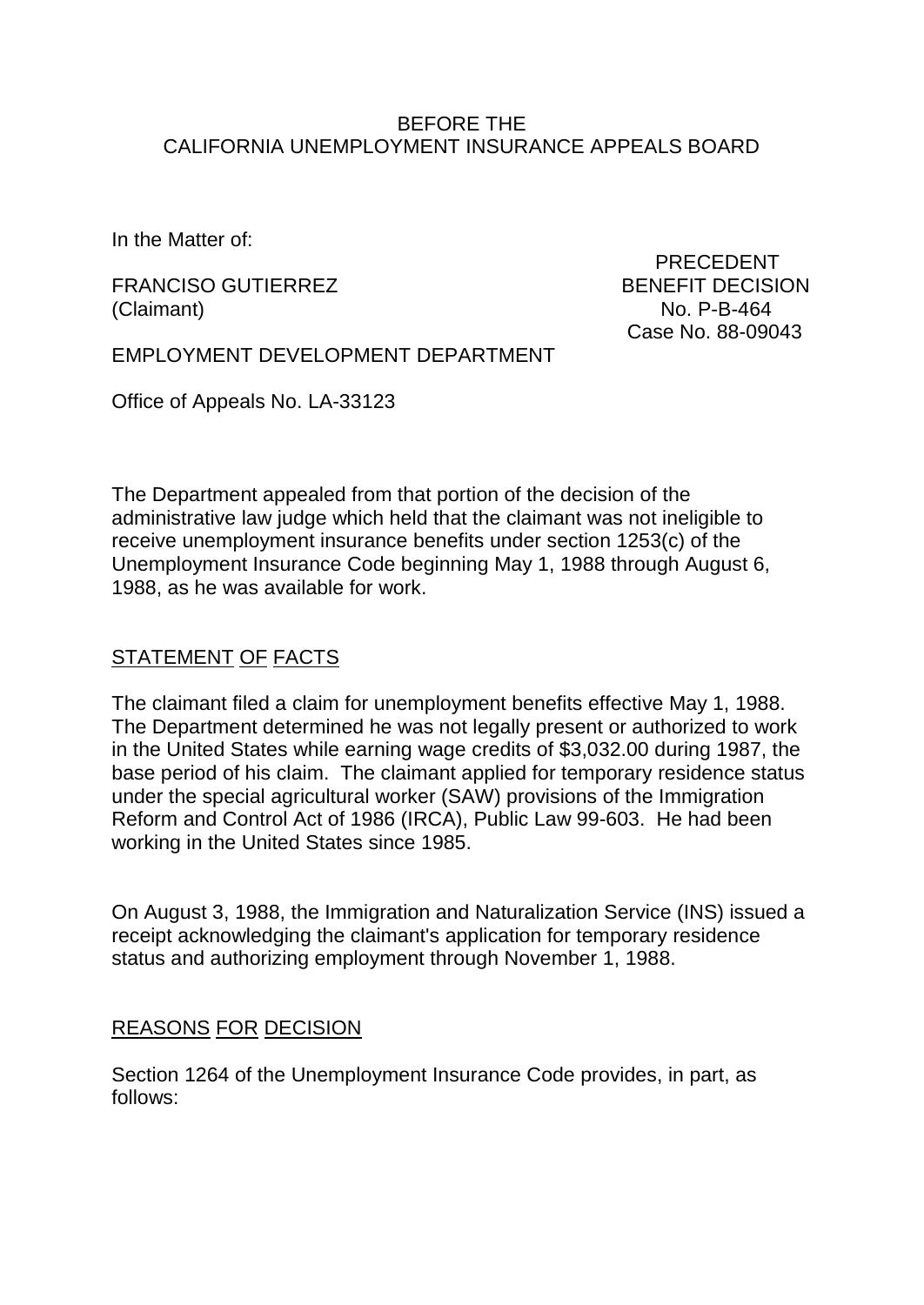"(a) Unemployment compensation benefits, extended duration benefits, and federal-state extended benefits shall not be payable on the basis of services performed by an alien unless such alien is an individual who was lawfully admitted for permanent residence at the time such services were performed, was lawfully present for purposes of performing such services, or was permanently residing in the United States under color of law. . . ."

#### \*\*\*\*\*\*\*\*\*\*\*\*\*\*\*\*\*\*\*\*\*\*\*\*\*\*\*\*

"(c) In the case of an individual whose application for benefits specified by subdivision (a) would otherwise be approved, no determination by the department, an administrative law judge or the appeals board that such benefits to such individual are not payable because of his or her alien status shall be made except upon a preponderance of the evidence."

Section 1253(c) of the California Unemployment Insurance Code provides that a claimant is eligible to receive benefits with respect to any week only if the claimant "was able to work and available for work for that week."

In Sanchez v. Unemployment Insurance Appeals Board (1977), 20 Cal. 3d 55, 141 Cal. Rptr. 146, the Supreme Court of California held that availability for work within the meaning of section 1253(c) "requires no more than (1) that an individual claimant be willing to accept suitable work which he has no good cause for refusing and (2) that the claimant thereby make himself available to a substantial field of employment."

In Sanchez, supra, the Supreme Court held that "once a claimant has shown he is available for suitable work which he has no good cause for refusing, the burden of proof on the issue of whether he is available to a 'substantial field of employment' lies with the Department."

In Alonso v. HRD (1975), 50 CA 3d 242, the Court held that a claimant who refused to present to the Department documentary evidence that he was legally eligible to accept employment in the United States was not available for work under section 1253(c) of the Code.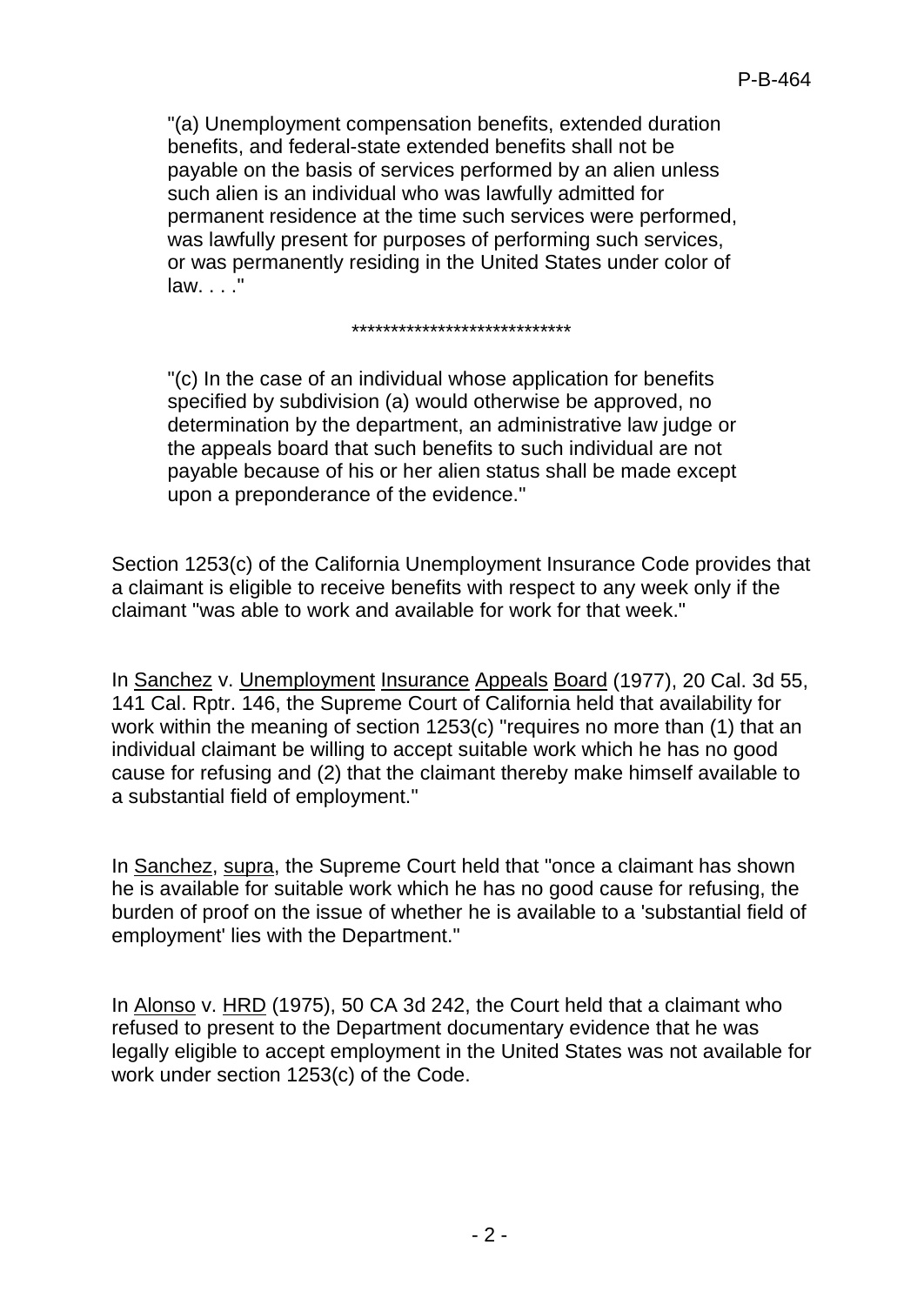In Precedent Decision No. P-B-460 the Appeals Board held that wages for services performed on or after November 6, 1986 by a claimant who could make a prima facie showing of eligibility for lawful temporary residence status attained under IRCA shall be deemed to have been earned while the claimant was "lawfully present for purposes of performing such services", within the meaning of Section 1264(a) of the Unemployment Insurance Code.

Here, the issue before us is whether the claimant was available for work under section 1253(c) of the code. We note that the claimant's status while working during the base period year 1987 was decided in his favor under section 1264 of the code. Thus, the claimant is entitled to have wage credits during 1987 used to establish his claim for benefits. However, a separate issue remains as to whether he was authorized to work during the weeks in question.

The Department contends on appeal that the claimant was not available for work prior to August 3, 1988, as he had no authorization to work from the INS. But the claimant has received authorization to work and the question, in our view, is whether such authorization is limited to establishing prospectively the claimant's availability for work.

We faced a similar issue in Precedent Decision No. P-B-460 with the question there being when a claimant might establish lawful status for wages earned in the base period. This was resolved by our finding that the claimant was lawfully present for purposes of performing services as of the effective date of IRCA, November 6, 1986, as IRCA provided for a stay of deportation and a mandatory work authorization prior to the May 5, 1987, beginning of the application period for aliens who could establish a probable case of eligibility for temporary residence status.

The claimant in this case established he received authorization to work from INS. We are persuaded that the claimant could have established his probable date of eligibility for a stay of deportation and a mandatory work authorization prior to or during the application period under IRCA. To hold otherwise would subject aliens who are entitled to establish a lawful presence effective November 6, 1986, to then be denied benefits by virtue of a lack of work authorization. Having achieved lawful status and having received work authorization, in our view, renders such claimants eligible for benefits. We regard this result as consistent with the remedial aspects of the unemployment insurance system. Hence, we find that the effective date of such work authorization is also effective as of Nov. 6, 1986, based upon the same legal considerations identified in Precedent Decision No. P-B-460.